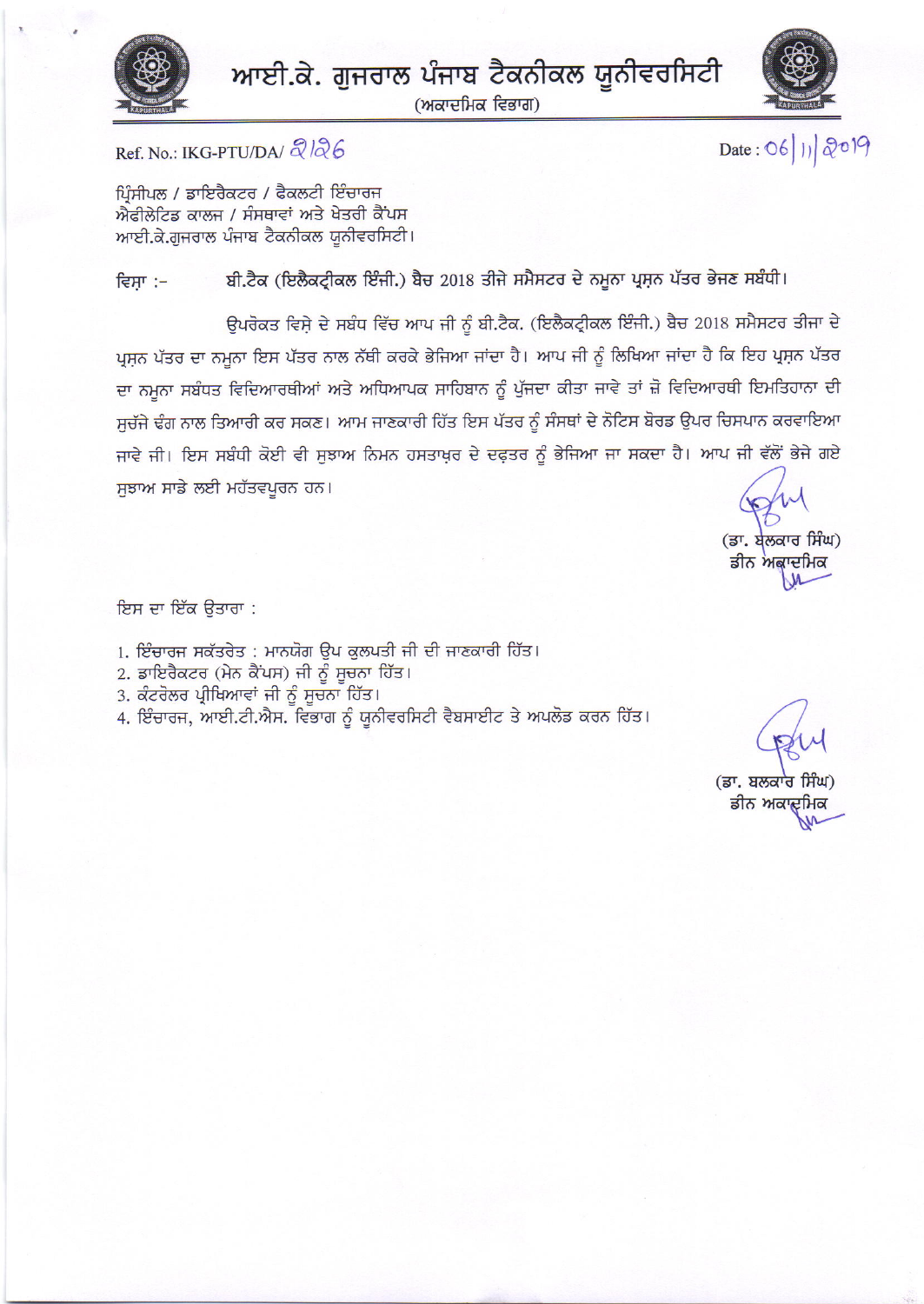Roll No: ............. [Total No. of Questions: 09] [Total No. of Page :01]

# Programme/Course: B.Tech (Electrical Engineering) Name of the subject: Analog Electronics Semester: 3rd

### Subject code: BTEE-31l-18

Time: 03 Hours Maximum Marks: 60

Instruction to Candidates:

1) Section - A is **Compulsory.** 

- 2)Attempt any Four questions from Section B.
- 3) Attempt any Two questions from Section C.

Section  $-A$  (10 x 2 = 20)

### Q1

- a) Define P-N junction diode.
- b) What do you mean by Drift current and Diffusion Current?
- c) What is a rectifier?
- d) List some applications of MOSFETs.
- e) What are the types of Transistors?
- f) Give some technical examples where Rectifiers are used?
- g) What is a Zener diode?
- h) Write applications of a diode.
- i) Give the symbol of Op-Amp. Write its general specifications.
- j) What is the function of Emitter terminal in a transistor?

### Section  $-B$  (4 x 5 = 20)

Q2 Draw the V-I characteristics of a diode giving the Universal Diode equation.

Q3 Explain a Full-wave rectifier with the help of a neat diagram.

Q4 Discuss how a Transistor acts as an amplifier with help of a neat circuit diagram.

- Q5 An A.C..voltage of peak value 20V is connected in series with a Silicon diode and a load resistance of 500 $\Omega$ . If the forward resistance of diode is 10 $\Omega$ , find : i) peak current through diode ii) peak output voltage.
- Q6 An A.C. supply of 230V is applied to a half-wave rectifier circuit through a transformer of turns ratio 10:1, determine: I<sub>m, Idc</sub>, I<sub>rms</sub>, d.c.power output, a.c. power input and efficiency.

## Section  $-C$   $(2 \times 10=20)$

Q7) Discuss the high frequency model ofa MOSFET using suitable circuit diagram (s).

- Q8) How an Op-Amp can be used as an Integrator, explain with help of a diagram?
- $Q9$ ) A full-wave rectifier uses two diodes, the internal resistance of each diode is  $20\Omega$ . The transformer r.m,s. secondary voltage fiom centre tap to each end of secondary is 50V and load resistance is  $980\Omega$ . Find i) d.c. load current and ii) rms value of load current iii) dc output power iv) ac input power iv) rectification efficiency.